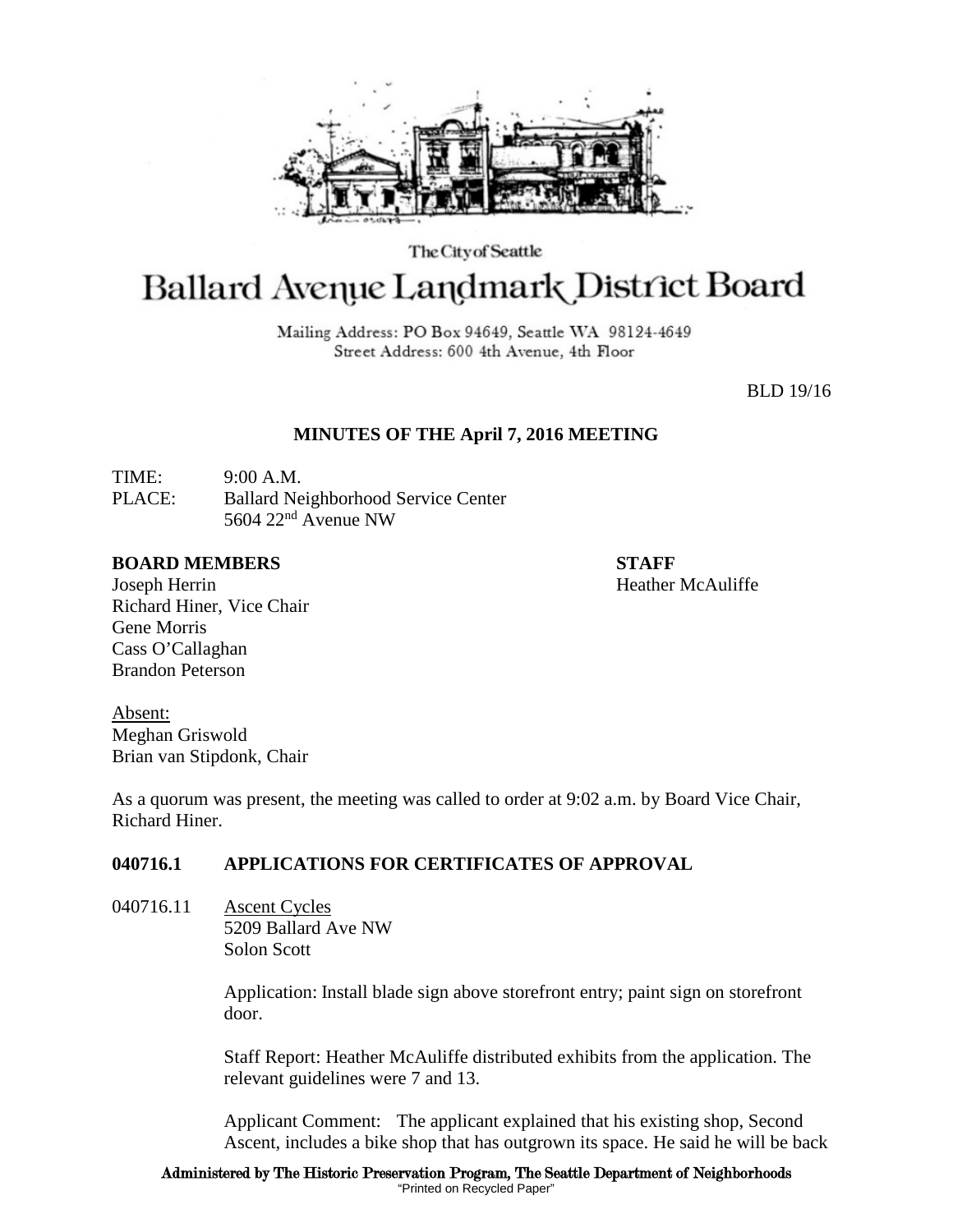before the Board for additional changes to the exterior of the space. He explained the design for the signage.

Public Comment: There were no comments from the public.

Board Discussion: Board members concurred that the sign on the door met the transparency and sign guidelines. The Board discussed the blade sign and determined that it met the sign guidelines, noting that the sign would be anchored to a wood header that is part of new construction at the building.

Motion: Brandon Peterson made a motion to approve the application as presented.

MM/SC/BP/JH 5-0-0

040716.12 Itali Lambertini  $\overline{5402\ 22^{nd}$  Ave NW Sheryl Morgenstern

Application: Install blade sign.

Staff Report: Heather McAuliffe distributed materials from the application. The relevant guideline was 13.

Applicant Comment: The applicant described the location of the shop and explained that she will be attaching the sign to a bracket still installed from the last business. She showed color and material samples for the sign.

Public Comment: There were no comments from the public.

Board Discussion: There was a discussion about the materials. Joe Herrin pointed out that the base material was discouraged by the guidelines. The applicant expressed a willingness to change the material to wood but said that she wasn't sure if they would be able to afford it.

Motion: Brandon Peterson made a motion to approve the application as presented, with encouragement to use wood as a substitute for the base material.

MM/SC/BP/RH 5-0-0

# **040716.2 BOARD BRIEFINGS**

040716.21 5135 Ballard Ave NW James Lathrop